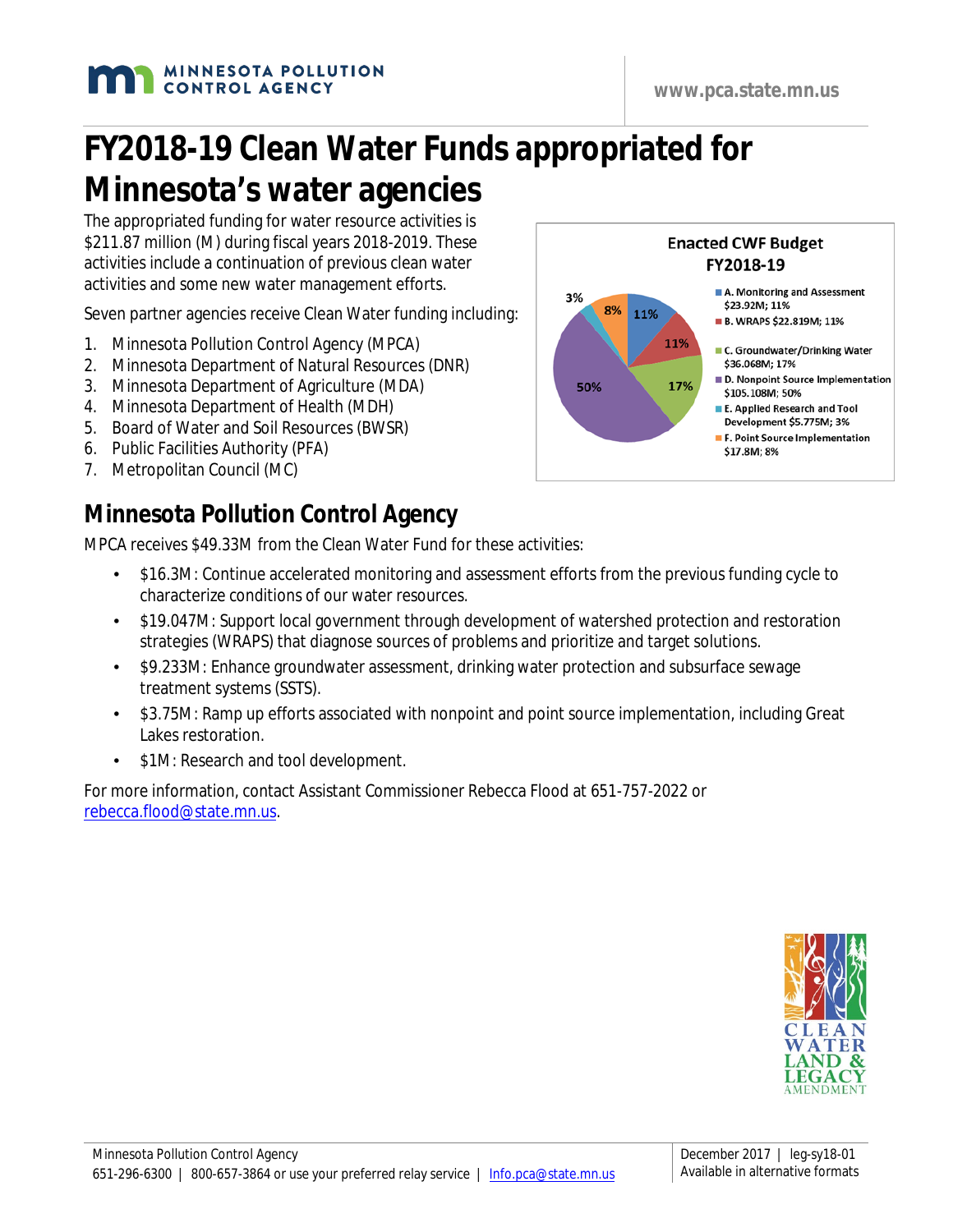#### **Minnesota Department of Natural Resources**

DNR receives \$16.892M from the Clean Water Fund for these activities:

- \$5.672M: Target implementation, helping state and local partners identify the most pressing water quality issues and prioritize and implement targeted solutions.
- \$6.67M: Assess surface waters, measuring stream flow, assessing lake biology, and assessing mercury and other contaminants in fish from lakes and streams.
- \$3M: Manage groundwater, testing and modeling aquifer levels and groundwater movement and completing geologic atlases to help communities protect and sustainably manage water supplies.
- \$1.55M: Provide foundational information, maintaining LiDAR and watershed boundary data, and mapping and analyzing riparian buffers.

For more information, contact Assistant Commissioner Barb Naramore at 651-259-5033 or [barb.naramore@state.mn.us.](mailto:barb.naramore@state.mn.us)

#### **Minnesota Department of Agriculture**

MDA receives \$17.566M from the Clean Water Fund for these activities:

- \$5M: Implement the Minnesota Agricultural Water Quality Certification program statewide.
- \$2.62M: Work with farmers, agricultural community and local government to demonstrate, evaluate and implement conservation practices that support the impaired waters process.
- \$6.871M: Increase water monitoring and accelerate activities to reduce nitrate in groundwater.
- \$3.075M: Research to evaluate agricultural practices and processes that affect water quality, develop tools and information to support the impaired waters process, and encourage the use of perennial and cover crops.

For more information, contact Director of Government Relations Whitney Place at 651-201-6180 or [whitney.place@state.mn.us.](mailto:whitney.place@state.mn.us)

#### **Minnesota Department of Health**

MDH receives \$9.894M from the Clean Water Fund for these activities:

- \$7.494M: Protect drinking water sources through wellhead protection plans and grants, private well sampling, education and outreach, sealing unused wells, and funding local implementation of groundwater protection strategies.
- \$2.4M: Prepare for future threats to drinking water by developing health-based standards for unregulated contaminants, and completing a study of virus presence in groundwater and related community illness.

For more information, contact Director of Government Relations Melissa Finnegan at 651-201-5805 or [melissa.finnegan@state.mn.us](mailto:melissa.finnegan@state.mn.us)

#### **Board of Water and Soil Resources**

BWSR receives \$95.508M from the Clean Water Fund for these activities:

\$75.19M: Competitive grants for projects including surface and drinking water protection/restoration, targeted local resource protection and enhancement, acceleration of local government implementation activities, support for local efforts to ensure compliance with soil erosion and shoreland buffer requirements, conservation drainage management and assistance, and the Community Partners Clean Water Program. Includes acceleration of implementation of One Watershed, One Plan Program throughout the state.